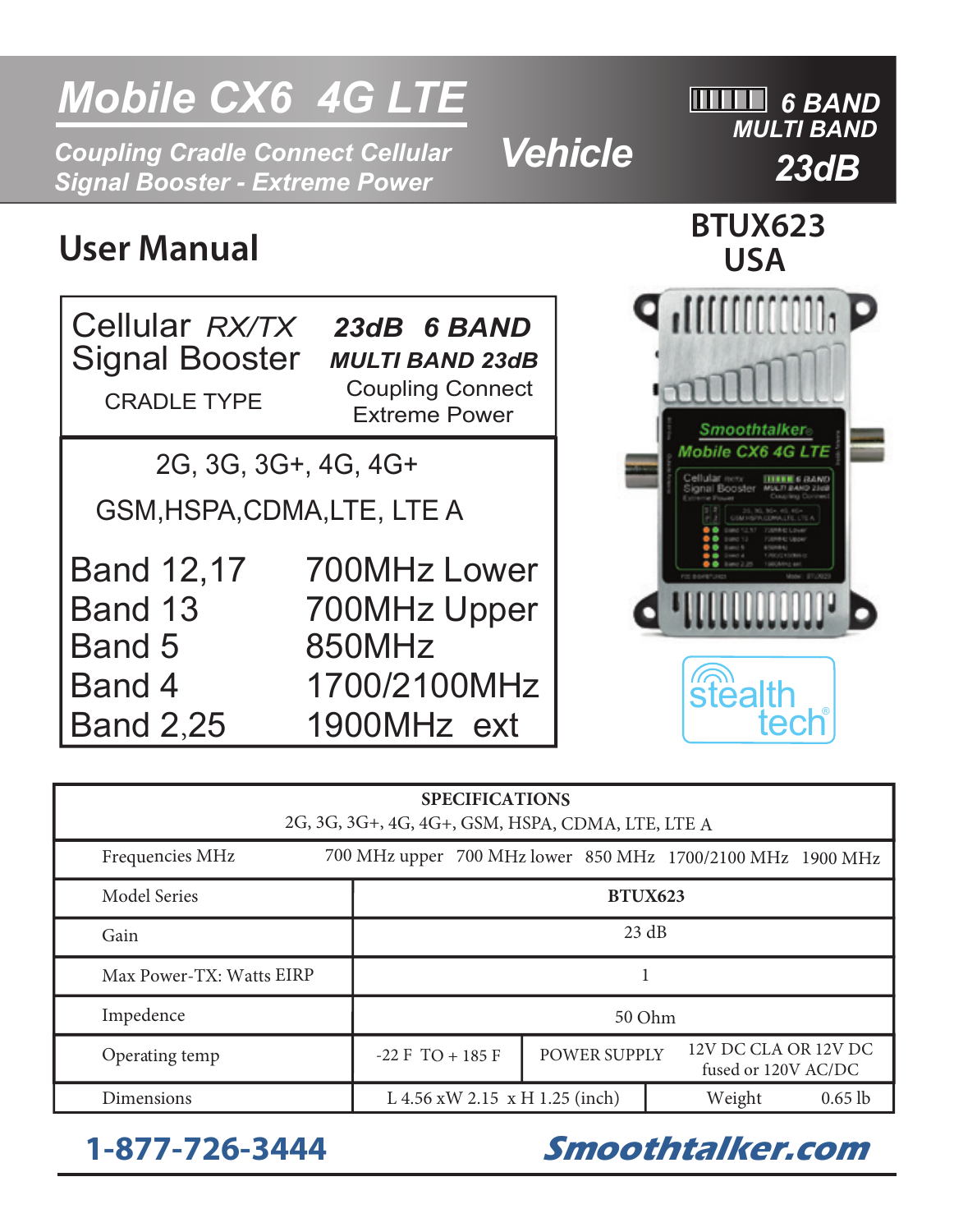### Contents



NOTE: Only one of the outside antennas is included in this kit (check model) All kits include necessary brackets and co-axial cables for assembly. It is normal for the booster to be quite warm while the phone is in use state.

To comply with FCC rules, this booster must only be operated with cables, antennas and coupling devices that have been approved for use with this equipment.(Pg. 5)

### Applications



**Typical Vehicle Installation Mobile CX6 (Fig. 1 ) (All parts are included)**



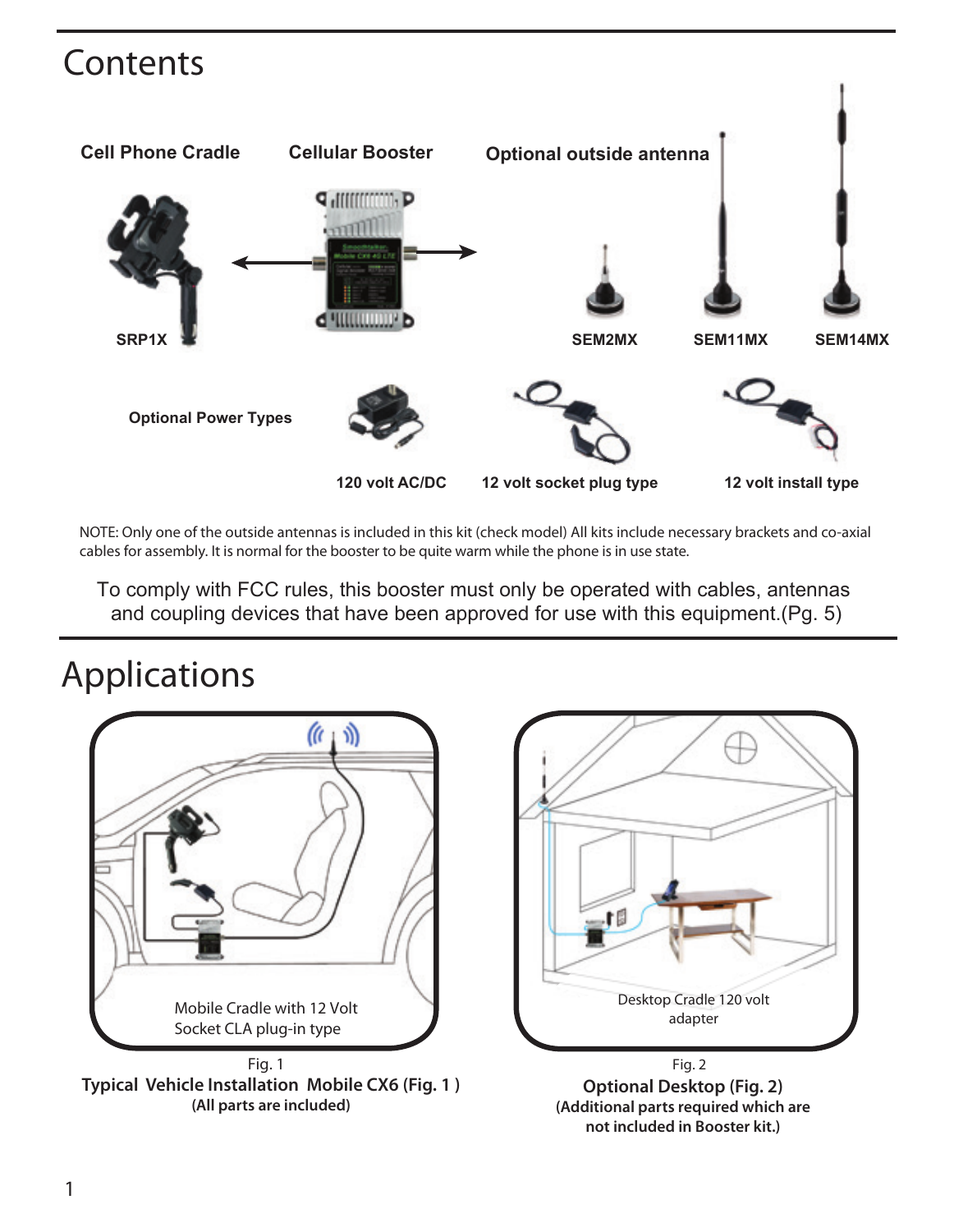### Installation

1) Connect the outside antenna to the side of the booster marked as "outside antenna" Connect the coupling holder to the side of the booster marked as "inside antenna"

#### 2) **Placement**

Place the outside antenna in the middle of the vehicle roof. If the vehicle has a sunroof please place the antenna on the roof towards the back window. Place the coupling holder in desired location. Connect the booster as shown in Fig. 1 & 2 on Pg.1 or Fig. 3 on Pg. 4.

**Important:** Use only the power supply included with the booster. Connecting any other power supply at any time will result in damage to the booster and will void the warranty. Do not turn on the power switch until ALL cables have been screwed or plugged into the booster or you can cause damage to the booster.



**The Mobile CX6 Can easily be moved from vehicle to vehicle**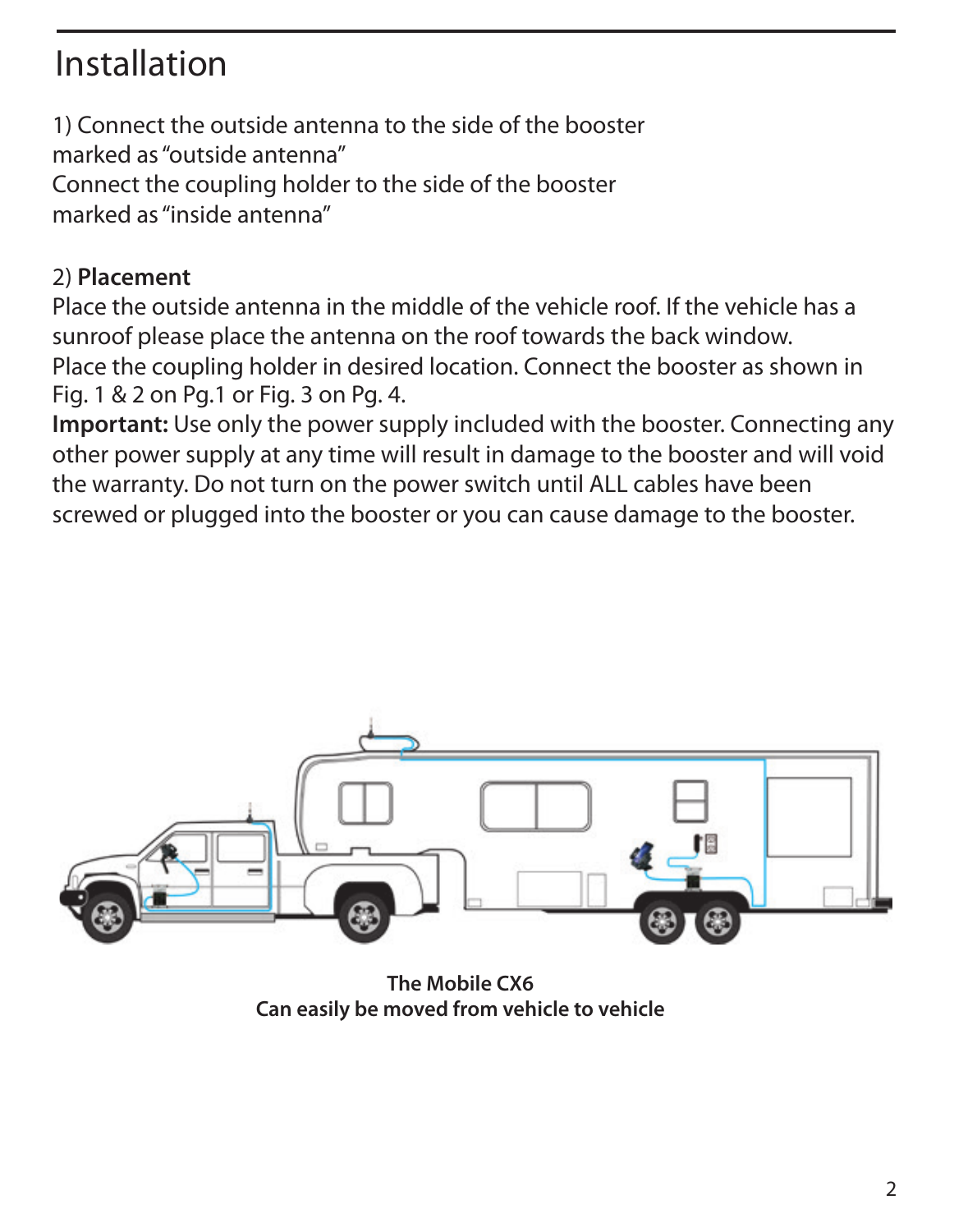### Understanding the LED Indicators



The "LEDS" on the face of the booster indicate operating gain state. In any given frequency band.

The Green and Orange LED which indicate the gain status i each operating band. When both of these LEDS are "SOLID ON" it means that the booster is operating normally and with full gain (No Automatic Gain Reduction) .

When one or both of the LEDS are flashing (Per the chart on Pg. 6) it indicates that the gain has been automatically reduced due to either:

A) High RX outside signal level (close to cell tower)

B) Loop Oscillation, which is due to the inside antenna (either on holder or Patch antenna) and the outside antennas are located too close together.

When the booster is off it will be indicated as follows:

When inside and outside antennas are extremely close together the Green LED will fast flash and the Orange LED will turn off indicating that the booster is off due to loop oscillation.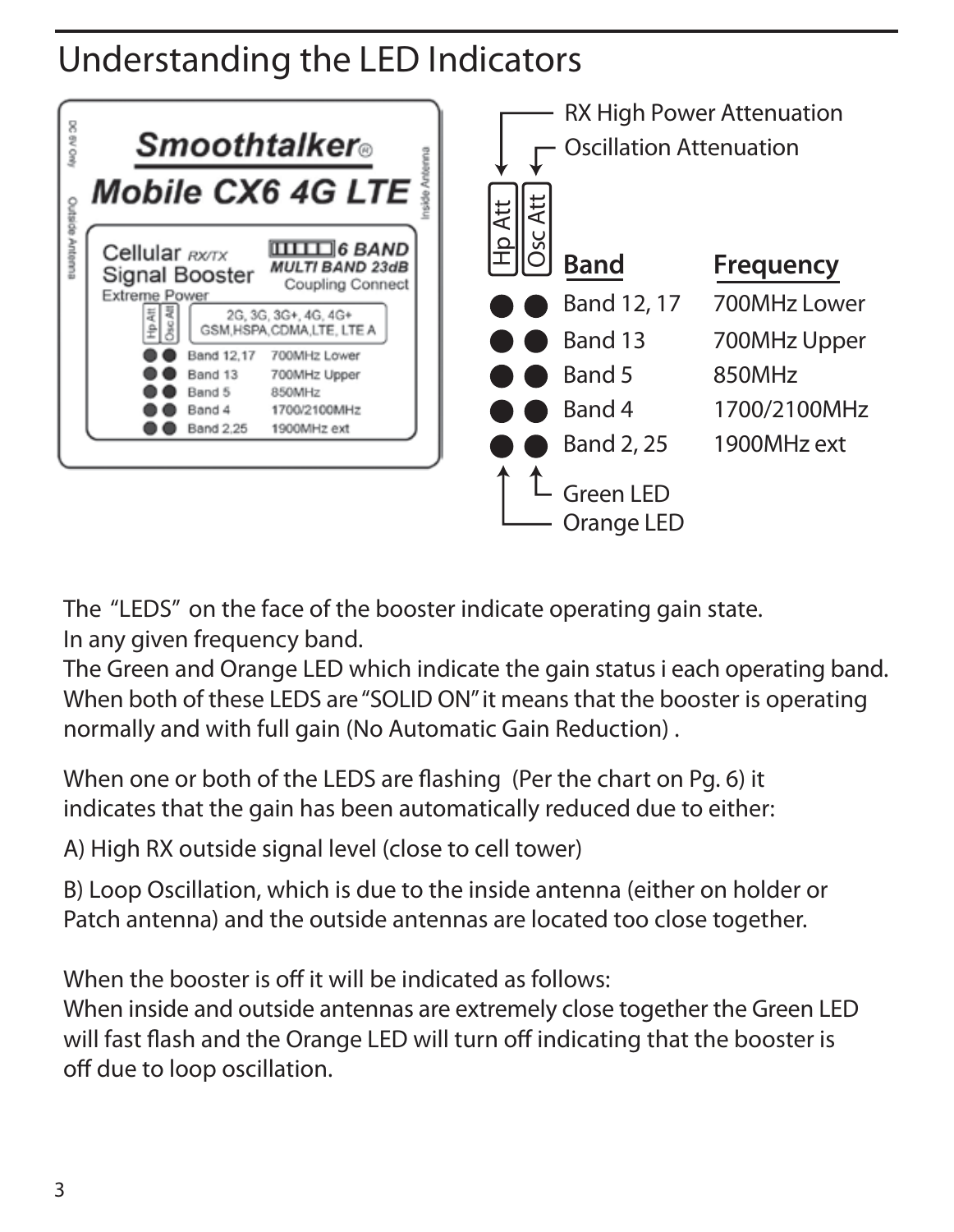# LED Lights Explanation and Troubleshooting

Each flash indicates 3dB of gain reduction also known as gain attenuation. For example: three flashes equals 9dB of attenuation.

**Green LED** indicates loop oscillation status. When flashing it means reduction of gain. To improve you need to spread the distance between the inside and outside antennas. If you spread them far enough away, the Green LED will become SOLID ON.

**Orange LED** There are 5 Orange LED lights: 700 Mhz Lower, 700 Mhz Upper, 850 Mhz, 1700/2100 Mhz,1900 Mhz ext.

LED ON state indicates that the RX (Receive Signal) function of the band is functioning normally.

**LED OFF** (Green or Orange): indicates that the band is shut down. When flashing it means reduction of gain also known as attenuation of gain. You cannot prevent this condition. As you drive away from the nearby cell tower and get far enough away the flashing Orange will automatically stop flashing which indicates that the booster is no longer attenuated. As you approach another nearby cell tower the Orange may begin flashing again and will stop flashing as you get farther away. This is the normal operating process.



**Typical RV Installation Mobile CX6 (Fig. 3) (All parts are included)**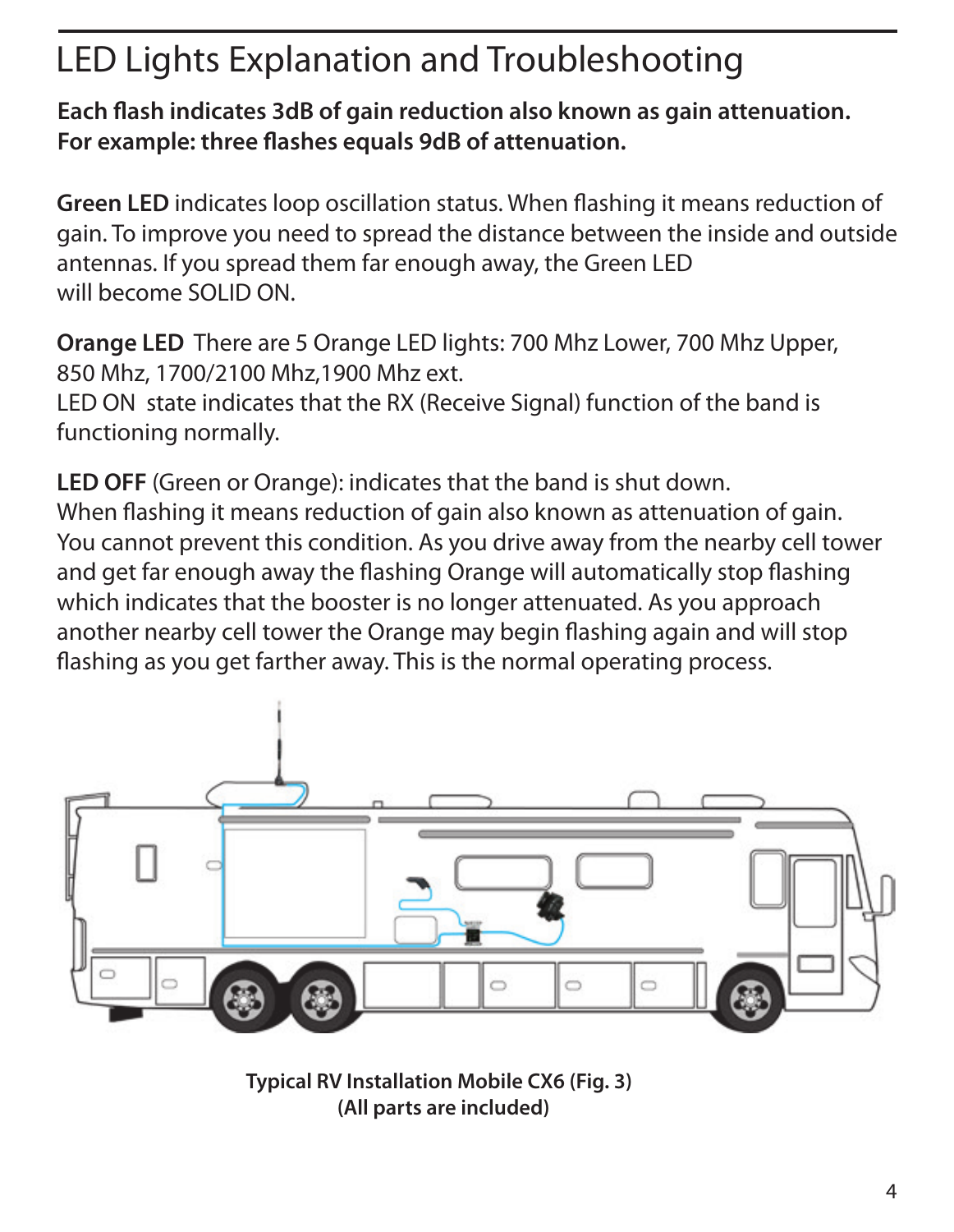# Approved Equipment List

For specifications of any of the Smoothalker FCC approved part numbers listed below visit smoothtalker.com

FCC requirements prohibit the use of unauthorized Antennas, Cables, and/or Coupling devices.

You MUST operate this device with approved antennas and cables as specified by the manufacturer. Antennas MUST be installed at least 8 inches from any person. You MUST cease operating this device immediately if requested by the FCC or a licensed wireless service provider.

| <b>ANTENNA CABLES</b>                  | <b>COUPLING HOLDERS</b> |
|----------------------------------------|-------------------------|
| ACX100, ACX900                         | <b>BTH Series</b>       |
| CBXmaXfe10,20,30,40,50,60              |                         |
| CBNmaNfe10,20,30,40,50,60              |                         |
| CBGmaGfe 10,20,30,40,50,60             |                         |
| <b>ANTENNAS</b>                        |                         |
| SEM2, 11, 14, series                   |                         |
| SEM2M, 11M, 14M, series                |                         |
| SEM2LGM, 11LGM, 14LGM, 26LGM series    |                         |
| SEM2LGML 11LGML, 14LGML, 26LGML series |                         |
|                                        |                         |
| SEM2TH, 11TH, 14TH, 26TH series        |                         |
| SEM2THL, 11THL, 14THL, 26THL series    |                         |
| <b>SEMTHMM</b> series                  |                         |
|                                        |                         |
| <b>SEMTHPB</b> series                  |                         |
| SEMRP1X, SEMRP1XL                      |                         |
|                                        |                         |
| <b>SRBL</b> series                     |                         |
| SEMD1 series                           |                         |
| <b>SEMDA2</b> series                   |                         |
| SEMO series                            |                         |
| SEMDP1 series                          |                         |
| <b>SEMDY</b> series                    |                         |
| <b>SEMDYD</b> series                   |                         |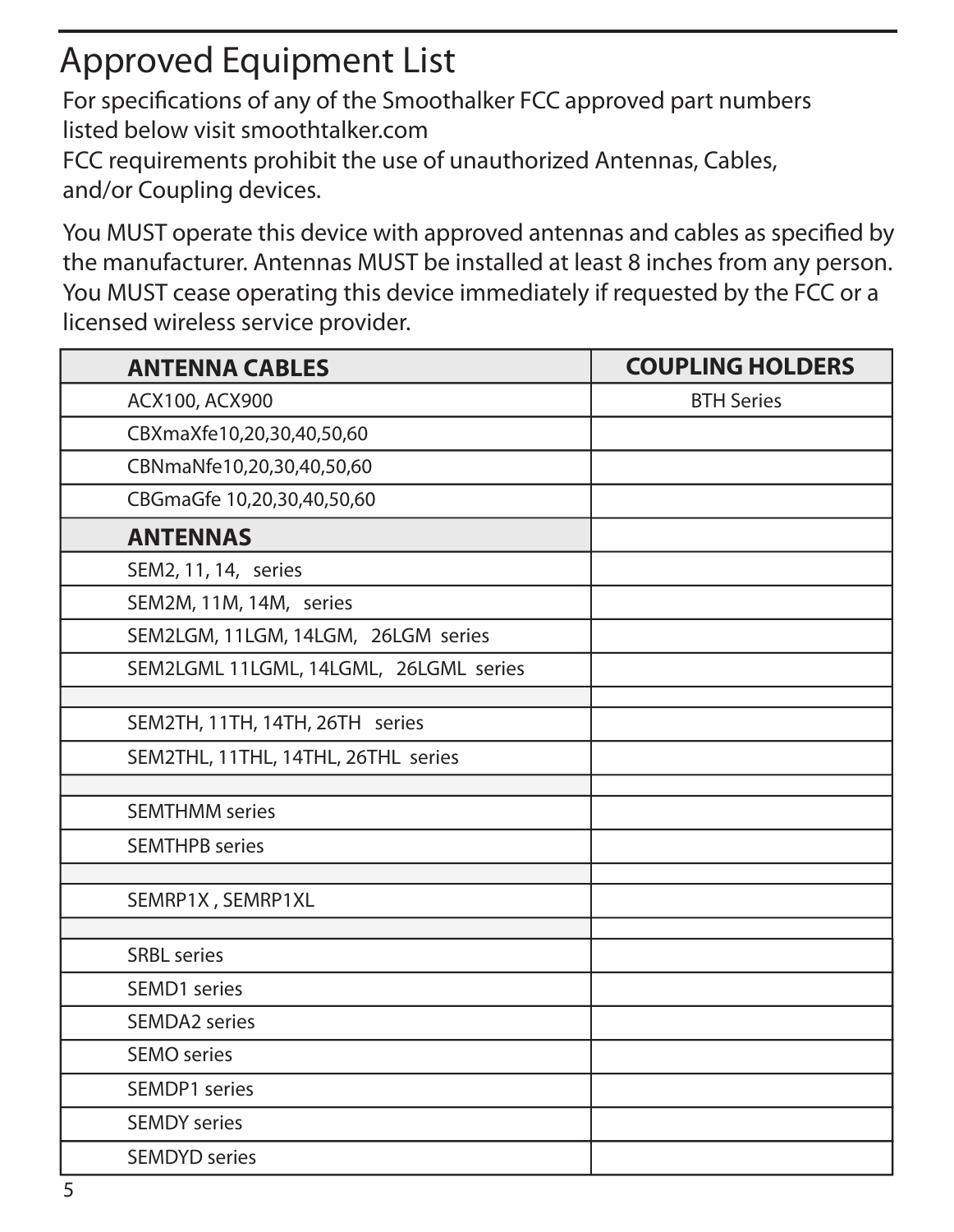# LED Lights Indicate Gain Status

| Attenuation (Att)<br>Each flash indicates 3dB of gain reduction also known as gain attenuation.<br>For example: three flashes equals 9dB of attenuation. | <b>ORANGE LED</b><br><b>RX High Power</b> | <b>GREEN LED</b><br>Oscilation |
|----------------------------------------------------------------------------------------------------------------------------------------------------------|-------------------------------------------|--------------------------------|
| Orange Solid ON = Full Gain & Green Solid ON = Full Gain<br>No Flashing = Full Gain                                                                      | ON<br>SOLID ON                            | ON<br>SOLID ON                 |
| Orange Solid ON & Green Slow Flashing = Oscillation Att<br>Each Flash = up to 3dB gain reduction                                                         | ON<br>SOLID ON                            | SLOW FLASHING                  |
| Orange Off & Green Fast Flashing = Oscillation Shutdown<br>Fast Flashing = booster shutdown (pls troubleshoot)                                           | OFF                                       | <b>FAST FI ASHING</b>          |
| Orange Slow Flashing & Green Solid ON = RX High Power Att<br>Each Flash = up to 3dB gain reduction                                                       | SLOW FLASHING                             | ON/<br>SOLID ON                |

#### **Operational description:**

To comply with FCC NPS (Network Protection Standard) requirements: NPS and other compliance/safeguard features for AGC and anti-oscillation have been implemented. NPS and other compliance/safeguard features are defaulted to be "On" (in operation).

NPS and other compliance/safeguard features can not be field reconfigured, disabled or removed. This booster is not user programmable, does not need fine tuning or adjustment, does not require professional installation.